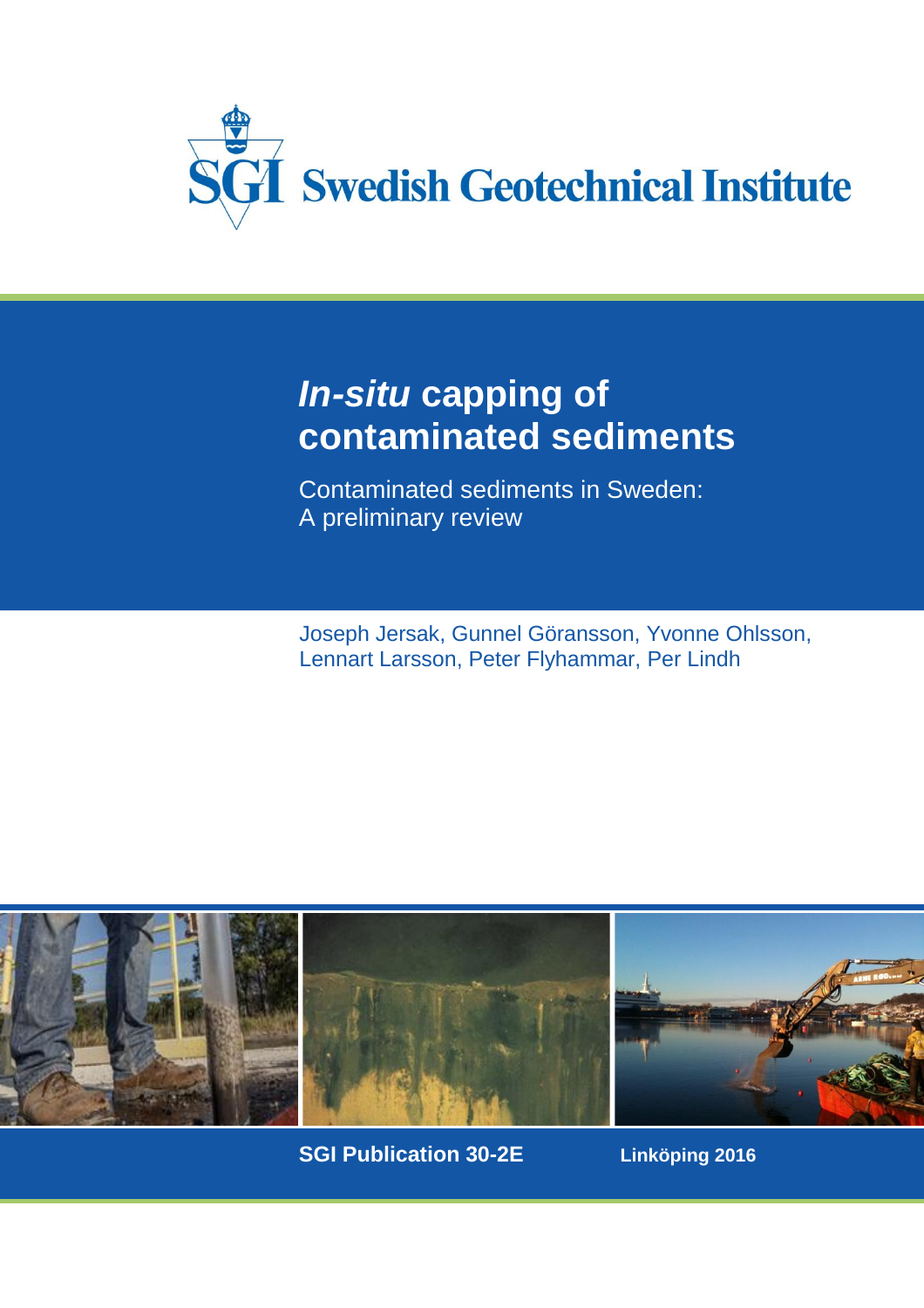#### SGI Publication 30-2E

#### Cite as:

Jersak, J, Göransson, G, Ohlsson, Y, Larsson, L, Flyhammar, P & Lindh, P 2016. *In-situ capping of contaminated sediments. Contaminated sediments in Sweden: A preliminary review*. SGI Publication 30-2E, Swedish Geotechnical Institute, SGI, Linköping.

Diary number:1.1-1506-0400

Project number: 15573

#### Order information:

Swedish Geotechnical Institute Information Service SE-581 93 Linköping, Sweden Phone: +46 13-20 18 04 E-mail: info@swedgeo.se

Download this publication as a PDF-document at www.swedgeo.se

Pictures on the cover: AquaBlok, Ltd. (left), B. Beylich, NIVA (middle), BioBlok Solutions AS (right).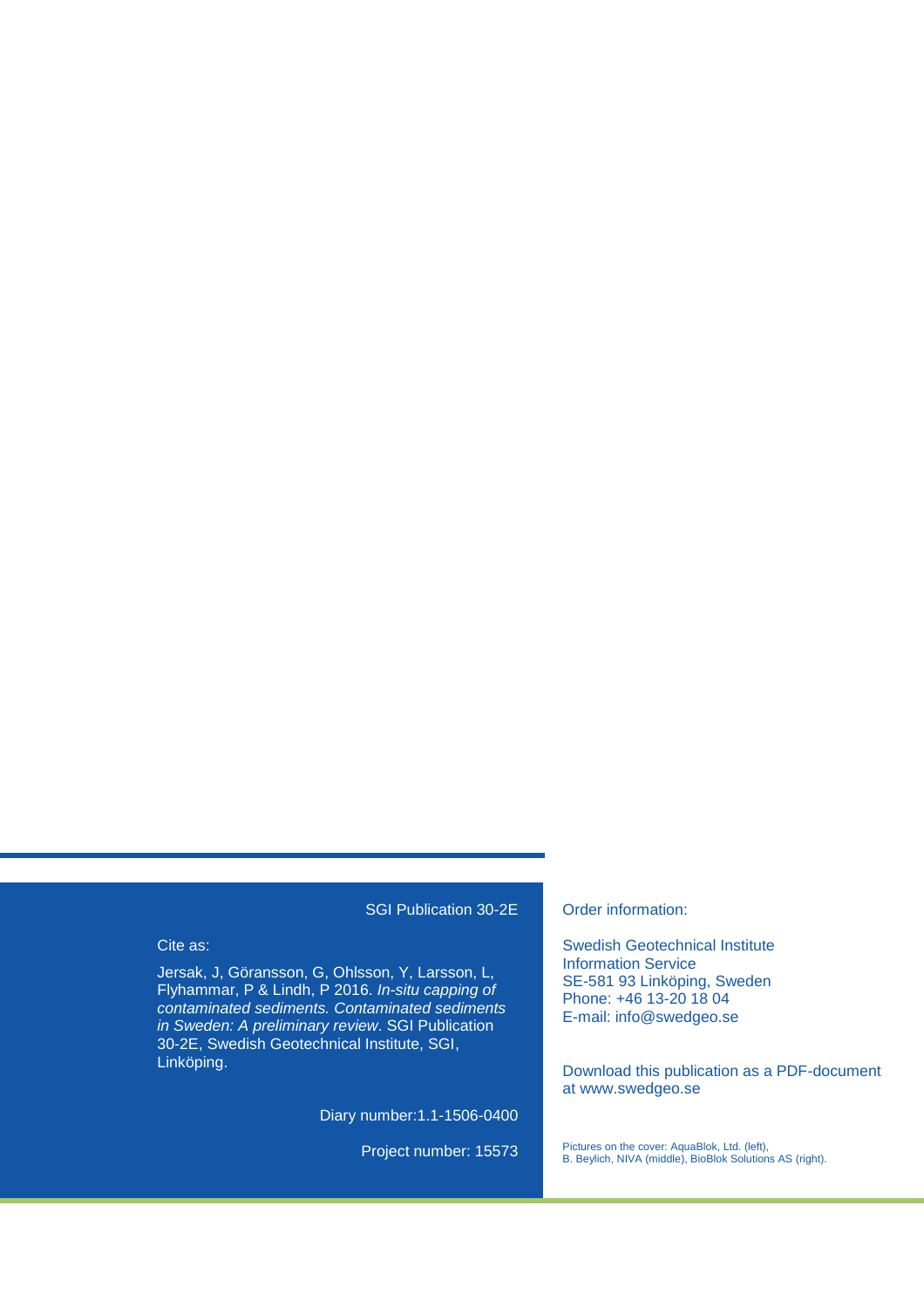

### *In-situ* **capping of contaminated sediments**

Contaminated sediments in Sweden: A preliminary review

Joseph Jersak Gunnel Göransson Yvonne Ohlsson Lennart Larsson Peter Flyhammar Per Lindh

**SGI Publication 30-2E** Linköping 2016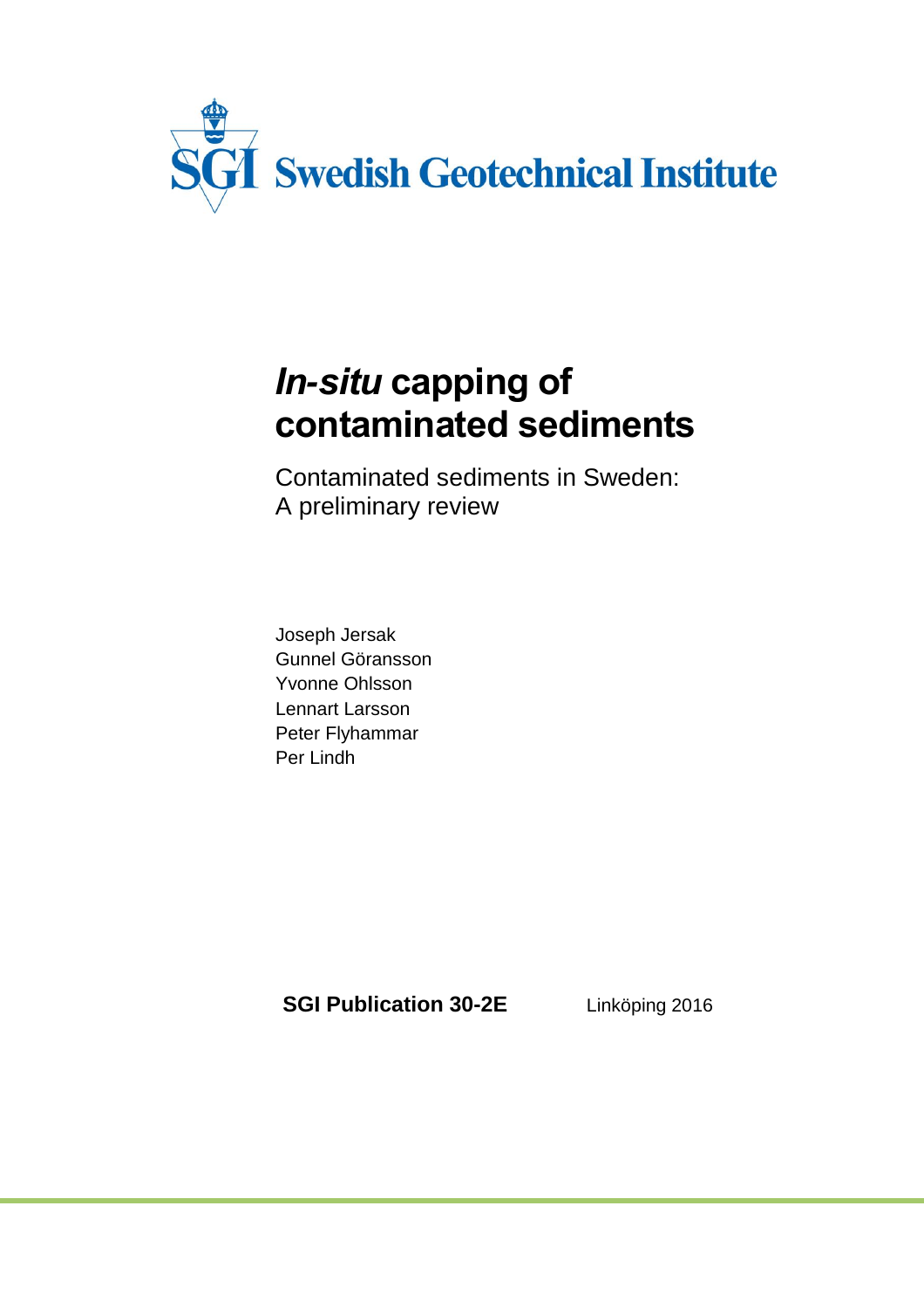SGI Publication 30-2E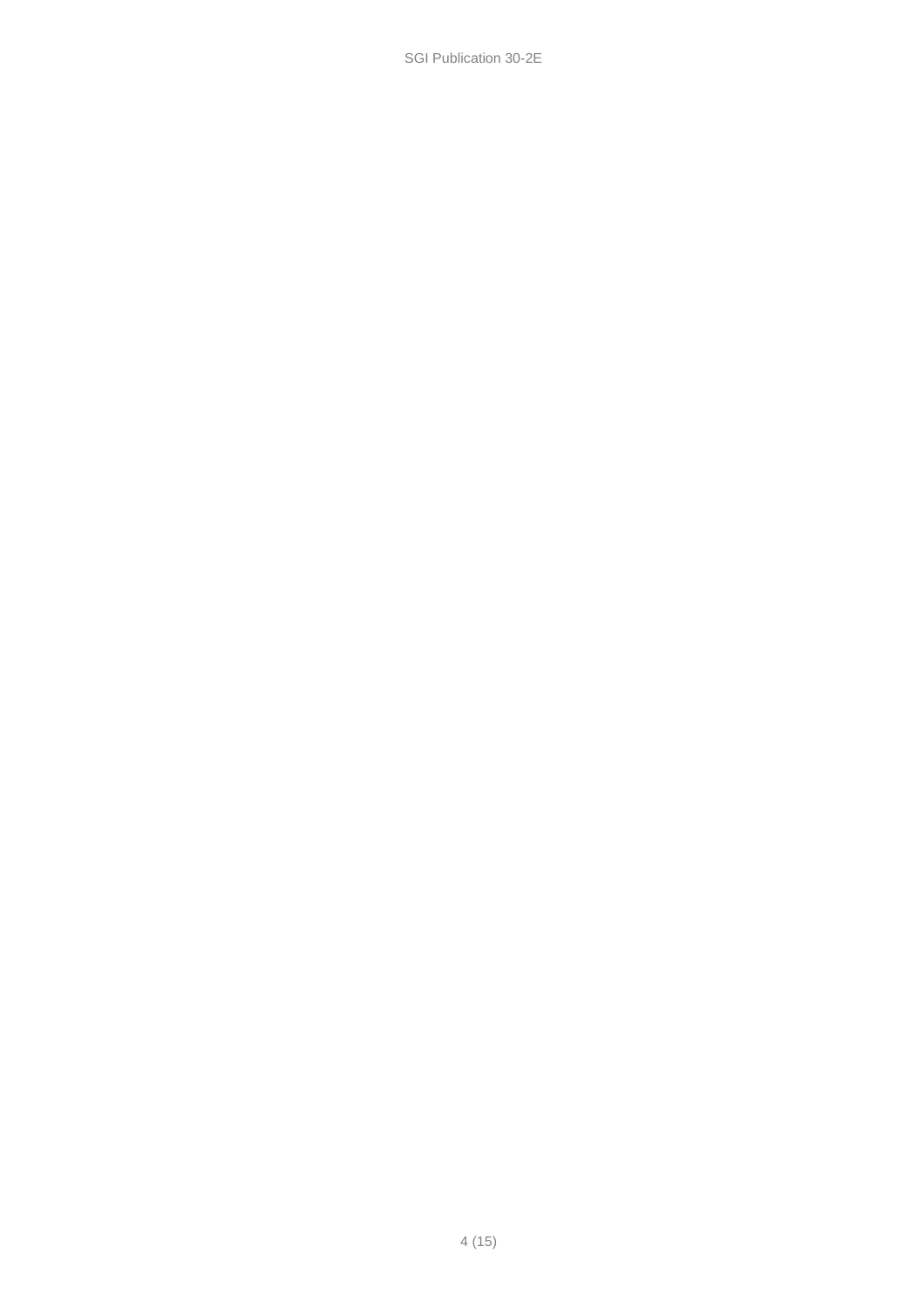## **Table of contents**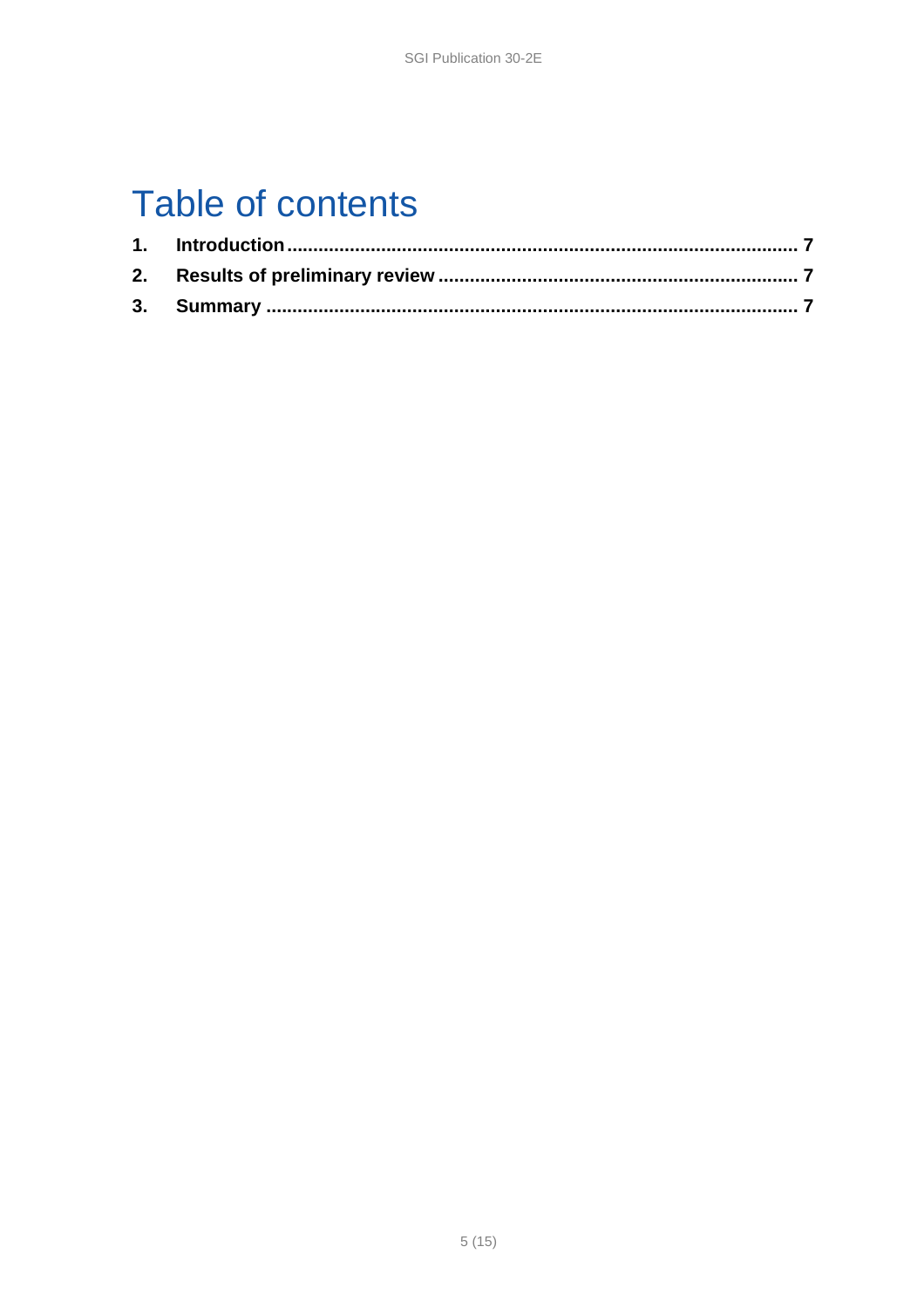#### **The entire SGI Publication 30 set includes the following independent parts:**

[SGI Publication 30-1, Huvuddokument.](http://www.swedgeo.se/globalassets/publikationer/sgi-publikation/sgi-p30-1.pdf) *In-situ* övertäckning av förorenade sediment. Metodöversikt. (In Swedish)

[SGI Publication 30-1E, Main text.](http://www.swedgeo.se/globalassets/publikationer/sgi-publikation/sgi-p30-1e.pdf) *In-situ* capping of contaminated sediments. Method overview.

[SGI Publication 30-2E.](http://www.swedgeo.se/globalassets/publikationer/sgi-publikation/sgi-p30-2e.pdf) *In-situ* capping of contaminated sediments. Contaminated sediments in Sweden: A preliminary review.

[SGI Publication 30-3E.](http://www.swedgeo.se/globalassets/publikationer/sgi-publikation/sgi-p30-3e.pdf) *In-situ* capping of contaminated sediments. Established *ex-situ* and *in-situ* sediment remediation technologies: A general overview.

[SGI Publication 30-4E.](http://www.swedgeo.se/globalassets/publikationer/sgi-publikation/sgi-p30-4e.pdf) *In-situ* capping of contaminated sediments. Remedial sediment capping projects, worldwide: A preliminary overview.

[SGI Publication 30-5E.](http://www.swedgeo.se/globalassets/publikationer/sgi-publikation/sgi-p30-5e.pdf) *In-situ* capping of contaminated sediments. Capping Sweden's contaminated fiberbank sediments: A unique challenge.

[SGI Publication 30-6E.](http://www.swedgeo.se/globalassets/publikationer/sgi-publikation/sgi-p30-6e.pdf) *In-situ* capping of contaminated sediments. An extensive, up-to-date collection of relevant technical and other international references.

[SGI Publication 30-7.](http://www.swedgeo.se/globalassets/publikationer/sgi-publikation/sgi-p30-7.pdf) *In-situ* övertäckning av förorenade sediment. Övergripande sammanfattning. (In Swedish)

[SGI Publication 30-7E.](http://www.swedgeo.se/globalassets/publikationer/sgi-publikation/sgi-p30-7e.pdf) *In-situ* capping of contaminated sediments. Overall summary.

[Fact sheet.](http://www.swedgeo.se/globalassets/publikationer/sgi-publikation/sgi-p30-fact-sheet.pdf) *In-situ* capping of contaminated sediments. Method overview.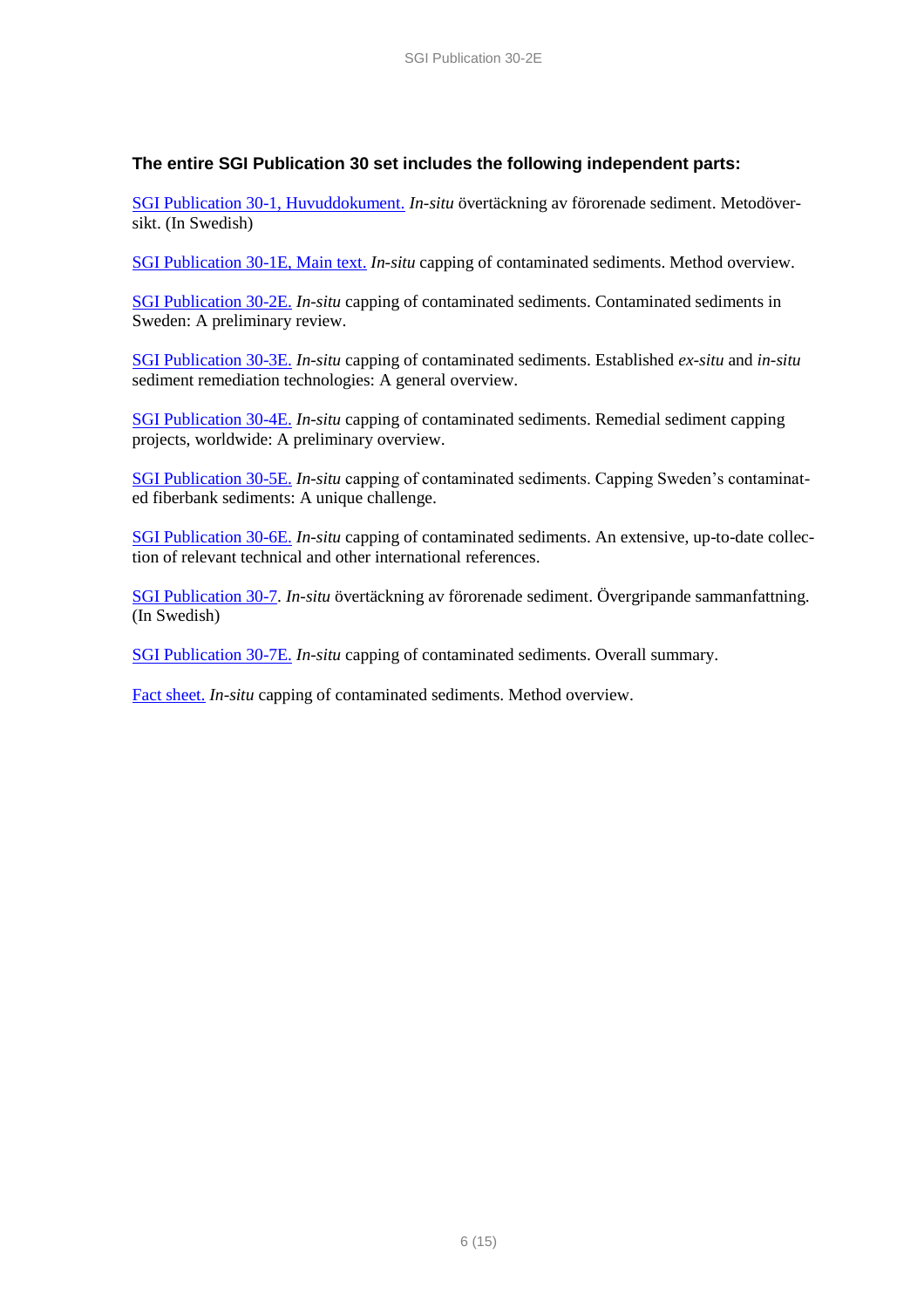# 1. Introduction

There appears to be no readily available and up-to-date, single document that inventories contaminated sediment sites in Sweden. What is available are summaries of contaminated areas each county publishes and updates at least periodically (regional programs). Also available are documents related to: regional or national environmental monitoring programs; methods for conducting risk assessments, including risk classification of sites; and a mapping of fiberbank deposits and fiberrich sediments in selected counties.

Conducting a detailed review of the above (and additional) documentation to create a complete list of contaminated sediment sites in Sweden was beyond the scope of this capping overview project. Nevertheless, conducting a preliminary review of readily available information was necessary to place focus of the capping overview project into more of a national context.

To underscore: This is only a preliminary review of contaminated sediment sites in Sweden. There is considerable merit, for a number of reasons, in conducting a follow-up review of such sites that is more expansive, detailed, up-to-date and which incorporates input from multiple informed parties and perspectives.

## 2. Results of preliminary review

Results of the preliminary review conducted to obtain a general understanding of the occurrence of contaminated sediments in Swedish waters are summarized in Table 1.

# 3. Summary

Results of the preliminary review conducted to obtain a general understanding of the occurrence of contaminated sediments in Swedish waters are summarized in Table 1. Note, the table intends to illustrate there are a significant number of contaminated sediment sites or areas identified throughout Sweden. It is not intended to provide a complete listing of such sites.

- Contaminated sediments of some type are identified to occur at specific sites or in certain areas within at 19 of Sweden's 21 counties.
- Sediment contamination occurs in a wide variety of inland and coastal aquatic environments, including in lakes, ponds, rivers, creeks, harbors, and bays.
- Different types of contaminated sediments occur in Sweden: mineral-based (minerogenic) sediments and cellulose-based (fiberbank) sediments. Fiberbank sediments comprise either more-or-less pure fiberbank deposits or fiber-rich sediments, which are a mix of fiberbank and minerogenic sediment materials.
- Contamination in minerogenic sediments comes from a wide variety of mainly historical point-source releases from past industrial and other operations. The point sources can be decades to centuries old and include shipyards, wood impregnation, glass and battery manufacture, leather tanning, and gas and metal works. Contaminant inputs to surface waters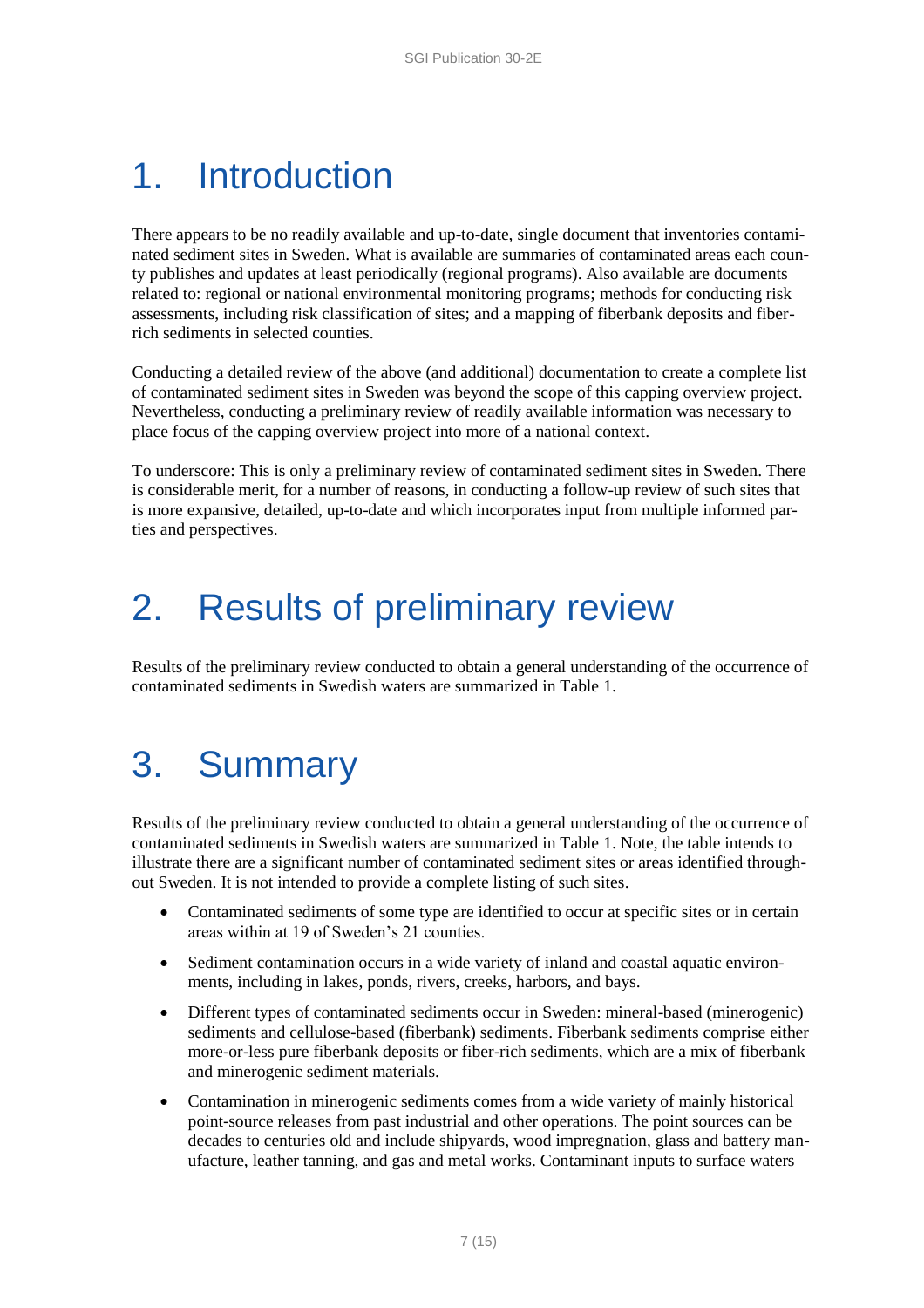continue in a number of areas, but they are mainly non-point-source releases, e.g. combined sewer overflows.

- Contamination inherently contained in fiberbank deposits including the sediments themselves – come exclusively from past discharges from pulp and papermill operations. Contamination in fiber-rich sediments may come from multiple sources.
- Different types of dissolved-phase sediment contamination occurs across the country, including metals (Pb, Cu, Zn, Cd, Ni, Hg, Cr, As, etc.), organics (dioxins, PCBs, PAHs, chlorinated solvents, hydrocarbons, PCDD/PCDF, etc.), and organometallics (including tributyltin [TBT] and methylated Hg). New or "emerging" contaminants, which could include PFOS (perfluorooctane sulfonate) and PFOA (perfluorooctanoic acid), have also been noted in at least one county (Stockholm).
- A broad range of organic, metallic, and/or organometallic contaminants can occur in minerogenic sediments, given the broad range of possible contaminant sources. In contrast, fiberbank deposits, and likely many fiber-rich sediments, are usually contaminated by a smaller list of contaminants (DDTs, PCBs, PAHs, dioxins, and Hg [including methylated  $Hg$ ]).
- Although apparently less common, sediments at some sites are also or instead contaminated by non-aqueous phase liquids (NAPLs), including oil (in Halland, Södermanland, Västra Götaland, and Östergötland) or creosote (in Jönköping and Örebro).
- Contaminated minerogenic sediments occur more-or-less throughout the entire country. Fiberbank sediments occur mainly (but not only) in Norrland, where forest-industry activities have historically been most concentrated. Contaminated fiberbank sediments occur in at least 10 counties, and may also occur in a number of other counties as well (where papermill operations have occurred).
- Sediment risk assessments and risk classifications are referenced for some contaminated sites or areas (in Dalarna, Jämtland, Jönköping, Uppsala, Västernorrland, and Örebro). Sites at which risks have been classified (in Dalarna, Uppsala, and Örebro) occur at either high (Class 2) or very high (Class 1) levels.
- Ongoing site- and/or area-specific investigations to further characterize the nature and extent of sediment contamination are referenced for some counties (in Jämtland, Västernorrland, and Västra Götaland).
- Implementation of regional and/or national programs for monitoring concentrations of various metallic and organic contaminants in sediments over time is referenced for some counties (in Kalmar, Norrbotten, Skåne, Stockholm, Västerbotten, and Västra Götaland).
- Implementation of programs and related projects for mapping the occurrence of fiberbank deposits and fiber-rich sediments is referenced in some counties, mainly those in Norrland.

It is obvious (even from this preliminary review) many more contaminated sediment sites and/or areas have been identified in some counties than in others. Why is that? Do some counties simply have more sediment contamination than others? Have investigations been more thorough in some counties than in others? Is addressing contaminated sediments a higher priority for some counties than for others? Do some counties have more funding available to address contaminated sediments than others?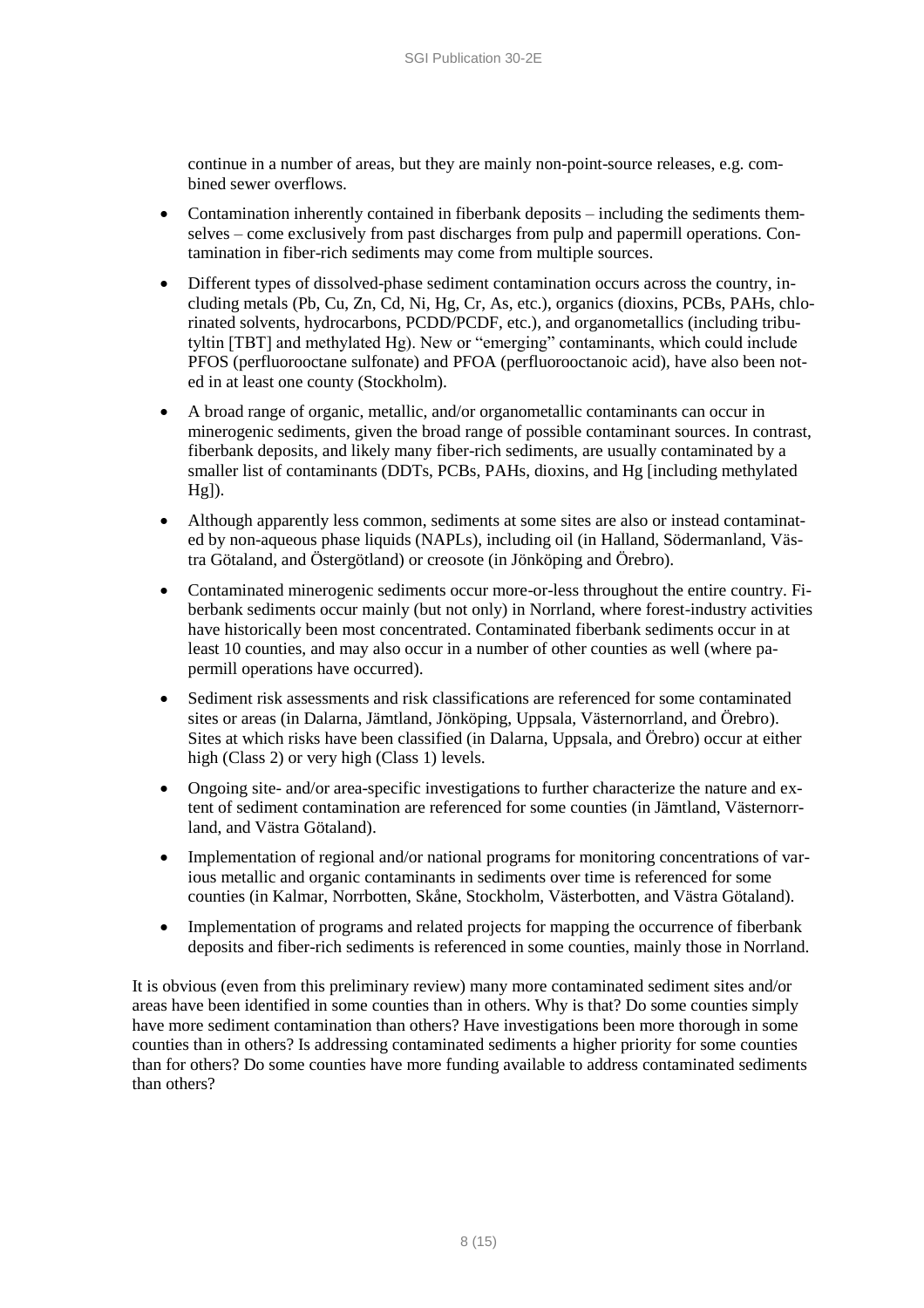In closing, based on results of this preliminary review, it is reasonable to conclude:

- National, regional, and/or local authorities recognize some type of sediment remediation is needed today – if not already being implemented or planned – at a number of sites at which unacceptable sediment-related risks have been documented.
- Sediment remediation will be needed in the near future at an additional number of sites, once sediment risk assessments and classifications have been completed and unacceptable sediment-related risks are documented.
- Additional sites may require sediment remediation in the future, once the nature and occurrence of contamination has been investigated, risk assessments and classifications have been completed, and unacceptable sediment-related risks have been documented.

Note: For all references cited herein, please see SGI Publication 30-6E.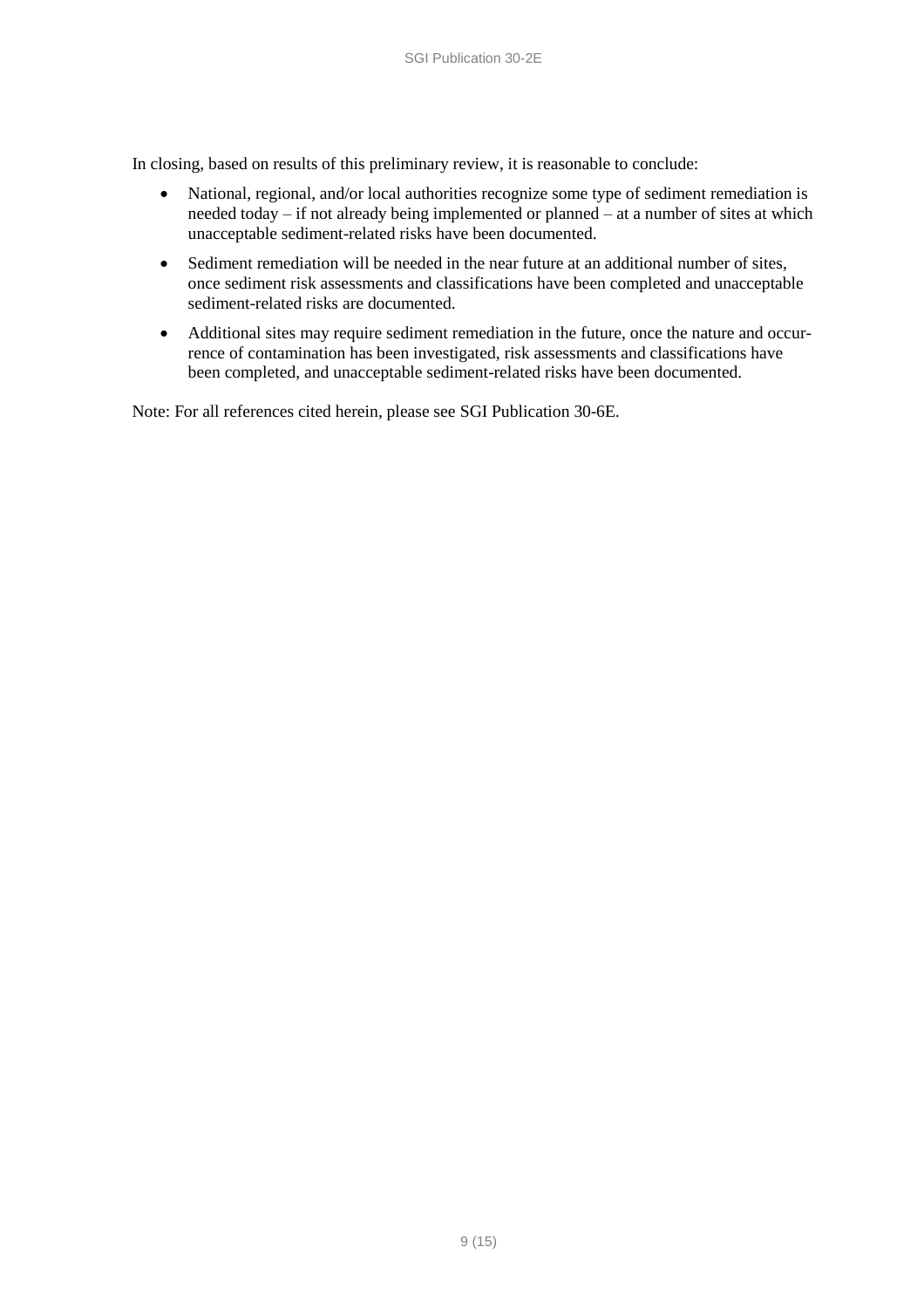| Itaminated sediments in Swedish surface waters (selected highlights)<br>Occurrence of con | TBT sediment contamination in three harbors (Karlskrona, Ronneby, and Sölvesborg). Also expected in other harbors.<br>Another sawmill site (Johannishus såg), where sediments in associated surface-water body contaminated by dioxins.<br>Program for monitoring environmental contaminants, including in sediments (Länsstyrelsen, Blekinge, no date).<br>A sawmill site (Backaryd sågverket), where sediments in associated surface-water body (type[s] unclear)<br>A copper works site, where sediments in associated surface-water body are contaminated by Cu.<br>Hg-contaminated discharges from papermill (pappersbruk) factories.<br>-General references to:<br>io:<br>Specific reference | Surface sediments in 18 of 77 lakes and ponds show "great" to "very great" impacts from mainly metals (including Cu, Cr, Hg,<br>Sediment risk assessments conducted for seven of the 18 lakes/ponds. All seven fall under either risk-class 1 or 2. Note: Ac-<br>cording to Naturvårdsverket's MIFO risk classification system (e.g. Naturvårdsverket, 2009b), risk-class 1 represents a "very<br>Zn, and As) and/or some organics (including hexachlorocyclohexane, some PCBs, and some PAHs).<br>eas risk-class 4 represents "little risk" to human health and/or the environment.<br>io:<br>S<br>-General reference<br>high risk" wher |                                  | reference, see: Länsstyrelsen <u>www.lansstyrelsen.se/Vasternorrland/Sv/publikationer/2016/Pages/metodik-for-riskklassning-av-</u><br>Ongoing fiberbank project (i.e. surveying fiberbank deposit and fiber-rich sediment areas) as well as dredging in Gävle Harbor.<br>Presence of high levels of dioxin in Baltic herring along the coast line, and that contaminated areas can contribute to this prob-<br>systematic inventory) of fiberbank and fiber-rich sediments (north of Dalälven), derived from former pulp/paper<br>Use of new methodology for risk classification of fiber-rich sediments, as developed by Vasternorrland's County Board. For<br>Remediation project in Håstaholmen (risk classification, priority 1, remediation of dioxin-contaminated sediment planned).<br>see: http://pure.ltu.se/portal/sv/studentthesis/stabilisering-och-solidifiering-av-muddermassor-i-gavle-<br>Sediment contamination by metals (Hg, Pb, Cd, Zn, and Cu) in coastal waters, particularly in Gävle fjärden.<br>mill activities, which are contaminated by Hg, dioxins, and/or organochlorines.<br>namn(4fc31055-4961-4a21-beda-1c4f749a381d).html.<br>fiberhaltiga-sediment.aspx.<br>io:<br>$\frac{5}{25}$<br>-General reference<br>Presence (and<br>- Specific reference<br>For reference,<br>lem. |
|-------------------------------------------------------------------------------------------|----------------------------------------------------------------------------------------------------------------------------------------------------------------------------------------------------------------------------------------------------------------------------------------------------------------------------------------------------------------------------------------------------------------------------------------------------------------------------------------------------------------------------------------------------------------------------------------------------------------------------------------------------------------------------------------------------|-------------------------------------------------------------------------------------------------------------------------------------------------------------------------------------------------------------------------------------------------------------------------------------------------------------------------------------------------------------------------------------------------------------------------------------------------------------------------------------------------------------------------------------------------------------------------------------------------------------------------------------------|----------------------------------|---------------------------------------------------------------------------------------------------------------------------------------------------------------------------------------------------------------------------------------------------------------------------------------------------------------------------------------------------------------------------------------------------------------------------------------------------------------------------------------------------------------------------------------------------------------------------------------------------------------------------------------------------------------------------------------------------------------------------------------------------------------------------------------------------------------------------------------------------------------------------------------------------------------------------------------------------------------------------------------------------------------------------------------------------------------------------------------------------------------------------------------------------------------------------------------------------------------------------------------------------------------------------------------------------------------|
| <b>References</b>                                                                         | Blekinge 2014.<br>Länsstyrelsen                                                                                                                                                                                                                                                                                                                                                                                                                                                                                                                                                                                                                                                                    | Dalarna, 2011.<br>Länsstyrelsen                                                                                                                                                                                                                                                                                                                                                                                                                                                                                                                                                                                                           | Länsstyrelsen,<br>Gotland, 2012. | Länsstyrelsen<br>2014, 2016.<br>Gävleborg,                                                                                                                                                                                                                                                                                                                                                                                                                                                                                                                                                                                                                                                                                                                                                                                                                                                                                                                                                                                                                                                                                                                                                                                                                                                                    |
| County                                                                                    | Blekinge                                                                                                                                                                                                                                                                                                                                                                                                                                                                                                                                                                                                                                                                                           | <b>Dalarna</b>                                                                                                                                                                                                                                                                                                                                                                                                                                                                                                                                                                                                                            | Gotland                          | Gävleborg                                                                                                                                                                                                                                                                                                                                                                                                                                                                                                                                                                                                                                                                                                                                                                                                                                                                                                                                                                                                                                                                                                                                                                                                                                                                                                     |

Table 1 Summary of a preliminary review of contaminated sediment sites and areas in Sweden. **Table 1** Summary of a preliminary review of contaminated sediment sites and areas in Sweden.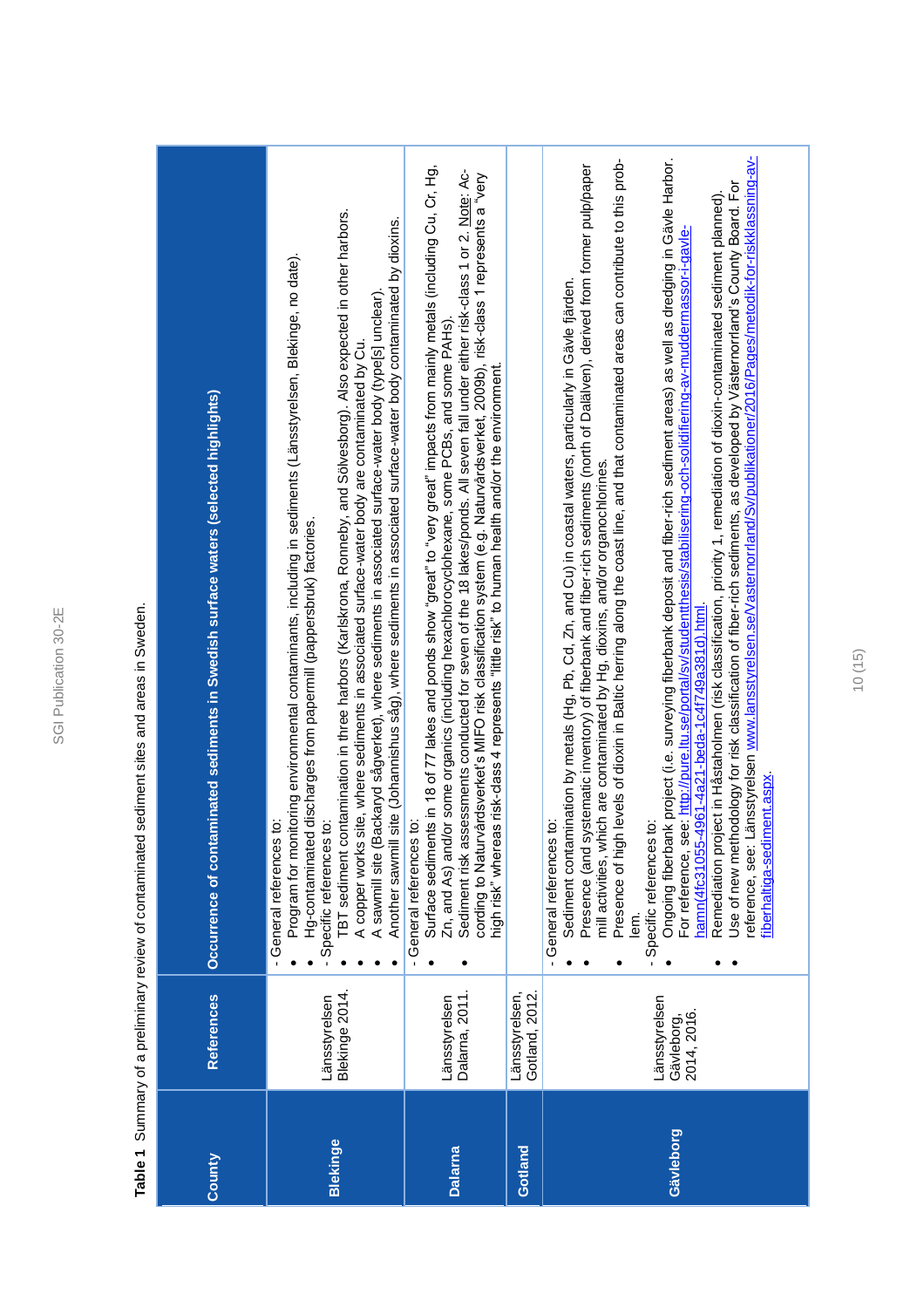|           |                                         | Sediment contamination in small-boat harbors. Contaminant type(s) unclear.<br>Multiple papermill (pappersbruk) factories operating, past or present<br>-General references to:<br>io:<br>Specific reference                                                                                                                                                                                                                                        |
|-----------|-----------------------------------------|----------------------------------------------------------------------------------------------------------------------------------------------------------------------------------------------------------------------------------------------------------------------------------------------------------------------------------------------------------------------------------------------------------------------------------------------------|
| Halland   | Halland, 2014.<br>Länsstyrelsen         | A shipyard site (in Atran), where sediments in associated surface-water body are contaminated by TBT, Cu, Cr, Pb, and PCBs.<br>A pulp/paper mill site (Oskarströms sulfittabrik), where sediments in associated surface-water body are contaminated by main-<br>ly oil and Hg.                                                                                                                                                                     |
|           |                                         | An industrial site (Industri Zink), where sediments in associated surface-water body contaminated by metals and/or chlorinated<br>solvents and/or chlorinated aliphatics.                                                                                                                                                                                                                                                                          |
|           |                                         | Another production site (Rydöbruk Sulfit), where sediments in associated surface-water body are contaminated by various<br>metals and/or organics                                                                                                                                                                                                                                                                                                  |
|           |                                         | - General reference to inventory and investigations of fiberbank sediments (associated with old mills), which are likely contaminated<br>by various organic pollutants and metals (including Hg).<br>ss to:<br>Specific reference                                                                                                                                                                                                                  |
| Jämtland  | Jämtland 2013.<br>Länsstyrelsen,        | A charcoal-production site (Tjärfabrik Grötingen), where sediments in associated surface-water body are contaminated by<br>A pulp-mill site (Järpens massafabrik), where sediments in associated river and lake are contaminated by metals<br>A production site (Ulriksfors sulfitfabrik), where sediments in associated lake are contaminated by Hg.<br>PAHs, aliphatics, and aromatics, as well as some metals. Risk assessments also referenced |
|           |                                         | A wood-impregnation site (in Grimstorp), where sediments in associated lake (Lillesjön), are contaminated by As. Risk as-<br>sessments also referenced.<br>Specific references to:                                                                                                                                                                                                                                                                 |
| Jönköping | Länsstyrelsen<br>Jönköping<br>2011.     | A paper-mill site, where fiber sediments in associated lake (Munksjön) are contaminated by Hg, other metals, hydrocarbons,<br>and organic substances such as PCBs and dioxin. Possible/likely impacts from discharges from municipal water-treatment<br>plant also referenced. Risk assessments also referenced                                                                                                                                    |
|           |                                         | Another wood-impregnation site (Banverkets Impregneringsanläggning), where sediments in associated surface-water body<br>are contaminated by As and creosote.                                                                                                                                                                                                                                                                                      |
|           |                                         | - General reference to characterizing contaminant status in lake sediments, including implementing Naturvårdverket's monitoring<br>program for specifically documenting occurrence of metal contamination.<br>Specific references to:                                                                                                                                                                                                              |
|           |                                         | Four glass-factory sites, or glasfabrik (Alsterbro, Afors, Gullaskruv, and Málerás), where sediments in associated surface-water<br>Oskarshamn's harbor basin, where sediments are contaminated by dioxins and various metals<br>bodies are contaminated by As, Pb, and/or Cd.                                                                                                                                                                     |
| Kalmar    | Kalmar, 2014;<br>Länsstyrelsen<br>2015. | Two battery-factory sites (Batterifabriken, in Hultsfred; Emåns), where sediments in associated surface-water bodies are con-<br>aminated by Pb and Cd. Emåns site also previously contained a former paper plant (sediments in associated surface-water<br>body are contaminated by PCBs)                                                                                                                                                         |
|           |                                         | Two sites (Nedsjön and Nötöfjärden), where fiber-rich sediments in associated surface-water bodies are contaminated by Hg.<br>A site (Vapenbäcksån), where sediments in associated surface-water body contaminated by Pb and As                                                                                                                                                                                                                    |
|           |                                         | A site (Hulingen), where sediments in associated surface-water body contaminated by Hg and Pb.<br>A site (Skeppsbrofjärden), where sediments in associated surface-water body contaminated by TBT                                                                                                                                                                                                                                                  |
| Kronoberg | Länsstyrelsen                           |                                                                                                                                                                                                                                                                                                                                                                                                                                                    |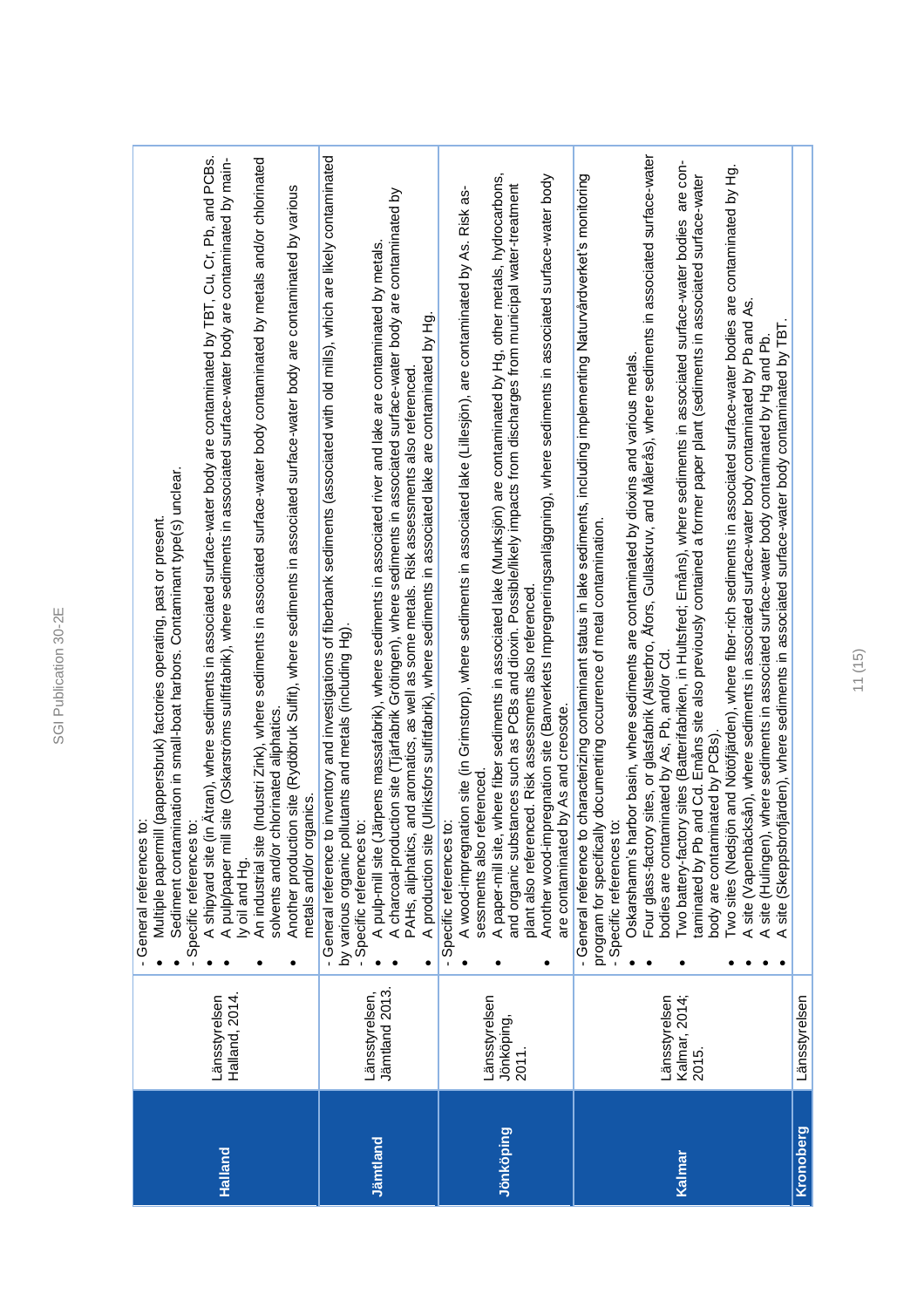|                  | Kronoberg<br>2012.                                          |                                                                                                                                                                                                                                                                                                                                                                                                                                                                                                                                                              |
|------------------|-------------------------------------------------------------|--------------------------------------------------------------------------------------------------------------------------------------------------------------------------------------------------------------------------------------------------------------------------------------------------------------------------------------------------------------------------------------------------------------------------------------------------------------------------------------------------------------------------------------------------------------|
| Norrbotten       | ansstyrelsen<br>Norrbotten,                                 | could have on: (1) increased contaminant dispersion due to increased coastal erosion, and (2) significant reductions in pH (due<br>Occurrence of contaminated sediments along coast, including the influence long-term land uplift (due to post-glacial rebound)<br>metal-contamination status in marine sediments (compliment to national monitoring program).<br>to oxidation of pyrite-bearing day soils), which may, in turn, affect mobility of some metals.<br>The need for study of TBT in harbor areas.<br>-General references to:<br>Characterizing |
|                  | 2014a; 2014b.                                               | A pulp/paper mill site (Karlshäll), where fiberbank and fiber-rich sediments in associated water body (bay) are contaminated by<br>A site (Sjön Ala Lombolo) where ammunition was dumped in a lake and sediments are contaminated by Hg.<br>Results from previous surveys of small coastal rivers, which indicated sediment contamination by metals.<br>- Specific references to:<br>.<br>ਦਿ                                                                                                                                                                 |
| <b>Skåne</b>     | Länsstyrelsen<br>Skåne, 2013;<br>2014.                      | Monitoring program focused on, among other things, organic and other contaminants in sediments<br>Multiple papermill (pappersbruk) factories operating, past or present.<br>-General references to:                                                                                                                                                                                                                                                                                                                                                          |
|                  |                                                             | Sediments contaminated by metals (e.g. Pb, Cd, Cu, Hg, and Zn) and organics in Stockholm vicinity and in the archipelago.<br>High levels of Hg in fish in Central Stockholm linked to Hg contamination in sediment.<br>Sediments in Lake Mälaren contaminated by metals and other environmental toxins.<br>Contamination of sediments in surface-water bodies in many suburban areas<br>Metals-contaminated sediments in urban-area lakes.<br>-General references to:                                                                                        |
| <b>Stockholm</b> | 2014a; 2014b;<br>ansstyrelsen<br>2014c; 2015.<br>Stockholm, | Presence of sediment contamination by new or "emerging" contaminants, which could include PFOS (perfluorooctane sul-<br>Monitoring to document/track metal and PAH contamination of surface sediments in the archipelago and Lake Mälaren.<br>Contaminated sediments in many other lakes occurring adjacent to buildings, roads, and industrial areas.<br>fonate) and PFOA (perfluorooctanoic acid).<br>- Specific references to:                                                                                                                            |
|                  |                                                             | Two papermill (pappersbruk) sites (on Lakes Turingen and Tollare) at which Hg-contaminated sediments, including fiberbank<br>Surface-water bodies (Oxundasjön; Rosersbergsviken), where sediments are contaminated by PCBs and dioxins.<br>Surface-water bodies (Södertälje kanal; Snäckviken), where sediments are contaminated by Hg.<br>A surface-water body (Brunnsviken), where sediments are contaminated by PCBs and PAHs.<br>sediments, have been capped.                                                                                            |
| Södermanland     | Södermanland,<br>ansstyrelsen                               | A gas-works site (Slottsvakten gasverk), where spread of contaminants, including PAHs and cyanide, to associated river<br>- General references to multiple papermill (pappersbruk) factories operating, past or present.<br>(Nyköpingsån) possible.<br>Specific references to:                                                                                                                                                                                                                                                                               |
|                  | 2014.                                                       | site (Bränsledepå BP), where spreading of oil-based contaminants to associated river (Nyköpingsån) possible.<br>A landfill site (Kungshagens deponi), where sediments in an associated river (Stadsfjärden) are contaminated by PAHs.<br>A metal-works site (Tunaverken, Valhalla), where some spread of metals to associated small creek.<br>A oil-production                                                                                                                                                                                               |

Г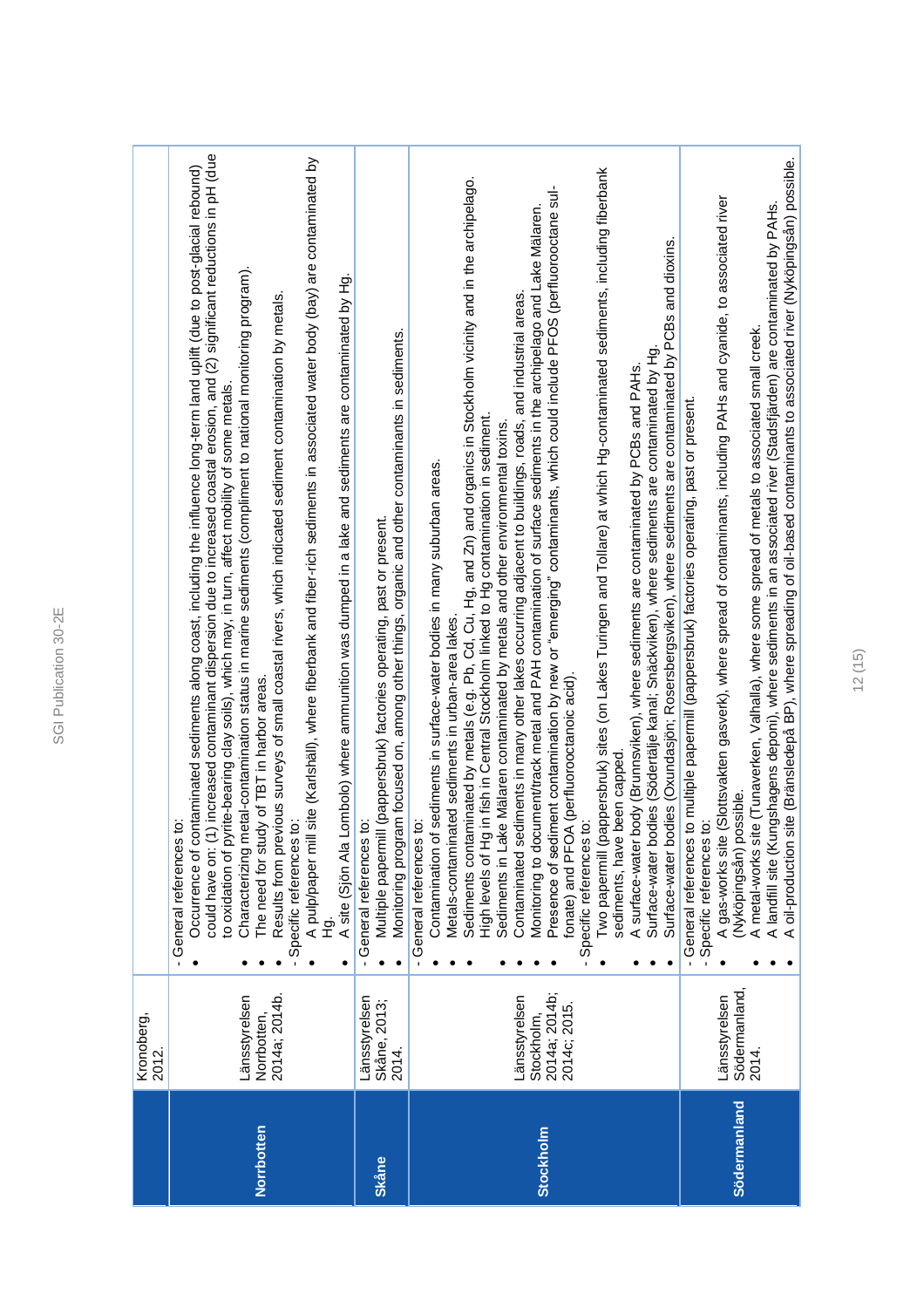|                |                                               | A site (Alöfjärden), where sediments contaminated by Pb, Cd, PAHs, and PCBs, and there is high risk for contaminant spread-                                                                                                                                                                                                                                                                              |
|----------------|-----------------------------------------------|----------------------------------------------------------------------------------------------------------------------------------------------------------------------------------------------------------------------------------------------------------------------------------------------------------------------------------------------------------------------------------------------------------|
|                |                                               | Båtsliperi), where sediments contaminated by PAHs, and the extent of spreading is unknown.<br>A site (Vårdkasen 5,<br>ing by boat traffic.<br>$\bullet$                                                                                                                                                                                                                                                  |
|                |                                               | (Dannemora gruvområde), where sediments in the associated surface-water body are contaminated by metals,<br>ë<br>Specific references<br>A mining area<br>including As.                                                                                                                                                                                                                                   |
| Uppsala        | ansstyrelsen<br>Uppsala, no                   | An industrial site (Skutskärs bruk), where sediments - including fiber sediments - in associated surface-water body are con-<br>taminated by Hg, dioxins, Pb, Cu, and Zn.                                                                                                                                                                                                                                |
|                | date; 2015.                                   | An industrial area (Österbyverkens industiområde), where sediments in associated surface-water bodies, including a lake                                                                                                                                                                                                                                                                                  |
|                |                                               | An industrial site (Tärnsjö Ånggarveri), where sediments in associated lake (Tärnsjön) are contaminated by Cr. Result of risk<br>(Filmsjön) are contaminated by various metals.<br>lace site in risk-class 1<br>assessments p                                                                                                                                                                            |
| Värmland       | Länsstyrelsen<br>Värmland<br>2011.            | to multiple paper industries (pappersindustri) operating, past or present.<br>General references                                                                                                                                                                                                                                                                                                         |
| Västerbotten   | Länsstyrelsen<br>Västerbotten,<br>2010; 2015. | o Umeå University's monitoring program for measuring dioxin contamination in bay sediments.<br>General reference                                                                                                                                                                                                                                                                                         |
|                | ansstyrelsen                                  | Investigations in Sundsvall Bay, where contamination of sediments by various pollutants (PAHs, Hg, and organochlorine com-<br><u>ٰۃ</u><br>General references                                                                                                                                                                                                                                            |
| Västernorrland | Västernorrland,<br>2014.                      | ik mapping project, to provide information on occurrence and contamination status of fiberbanks along the<br>Occurrence of fiber-rich sediments (in surface-water bodies) outside of Svanö and Hallstanäs, as investigated by SGU<br>coast. Development of methodology for risk classification of fiberbanks and fiber-rich sediments also referenced<br>pounds) is known or suspected<br>SGU's fiberbar |
| Västmanland    | Länsstyrelsen<br>Västmanland,<br>2014.        | to sediment studies in Hallstahammars bruk delområde; no specifics on contaminant type(s).<br>-General reference                                                                                                                                                                                                                                                                                         |
|                |                                               | Monitoring program for a former industrial area, where past discharges/releases resulted in contamination of sediments in an<br>associated lake (Laxsjön) by multiple pollutants (dioxins, PCP, oil, Hg and other metals, phthalates and more).<br>s to:<br>-General reference                                                                                                                           |
| Västra Götal-  | Länsstyrelsen                                 | Mapping of TBT contamination in sediments in small-boat harbors in different areas (Vänern, Mjörn, Göta River, and the west<br>Ongoing spread of TBT (as well as Cu and Zn) to the marine environment.<br>coast) indicates continued high concentrations.                                                                                                                                                |
| and            | Västra Götal-<br>and, 2013.                   | industries and mills (pappersindustrier, pappersbruk) operating, past or present.<br>ë.<br>· Multiple paper                                                                                                                                                                                                                                                                                              |
|                |                                               | Mapping of dioxin-contaminated sediments in Vänem, linked mainly to paper-mill industries. Elevated dioxin levels in fish also<br>ninants in sediments in Laxsjön, apparently related to - among other possible/likely sources - operations at<br>Multiple contar<br>referenced.                                                                                                                         |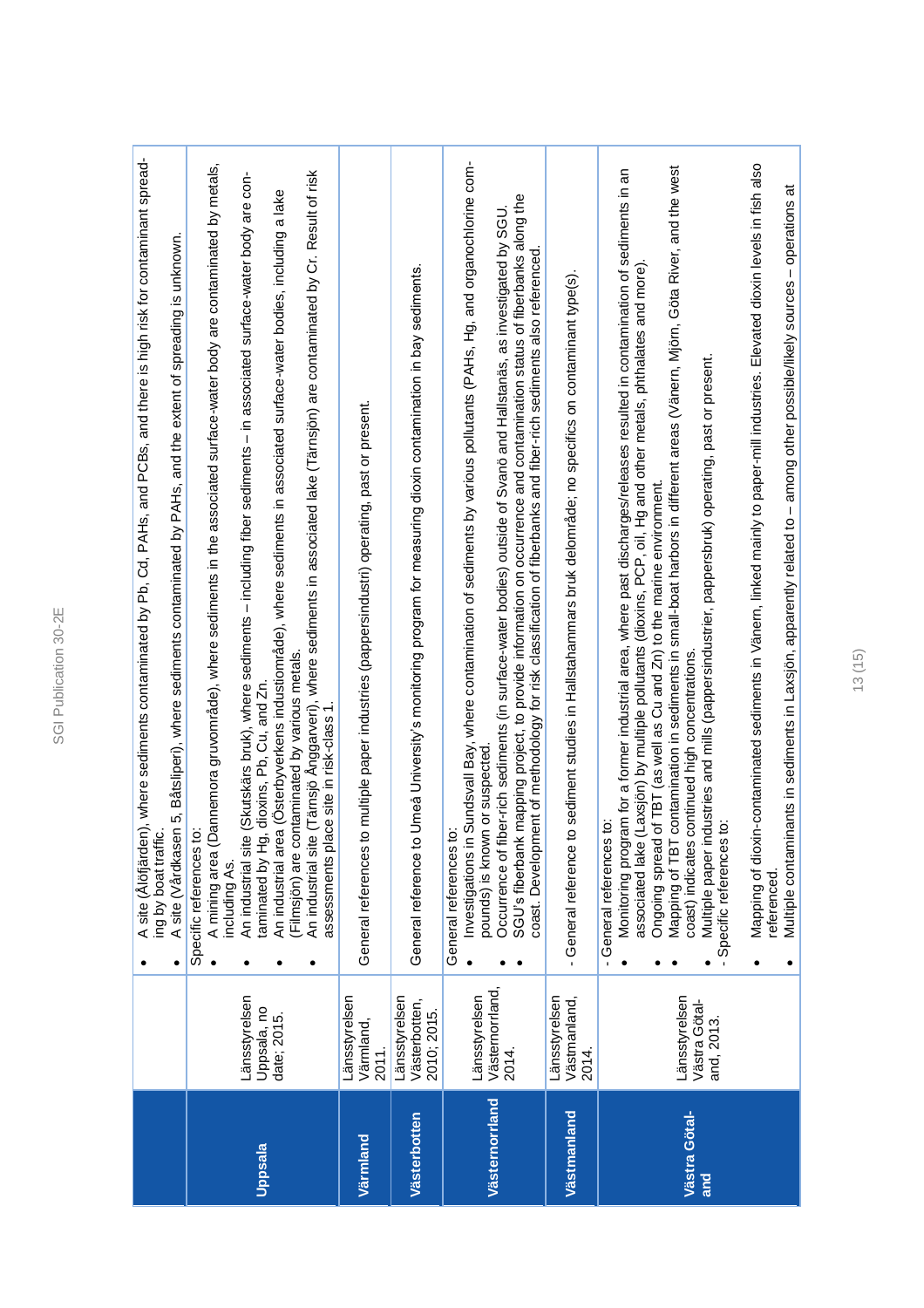| <b>Östergötland</b><br><b>Orebro</b> | ansstyrelsen<br>ansstyrelsen<br>Örebro, 2013.<br>Östergötland,<br>2014. | A site (Gusumsån) impacted by discharge of untreated industrial wastewater, where sediments in associated river (Gusumsån)<br>A glass-production site (Ardagh Glass Limmared AB), where contamination of sediments by various metals (Pb, As, and Cd) in<br>sediment contamination in surface-water bodies associated with two forest-industry sites (Munksjö Paper and<br>A leather-tanning site (Lundbergs Läder), where sediments in associated surface-water body (Valdemarsviken) are contami-<br>A shooting-range site (Bofors), where sediments in associated lake (Långssjön) are contaminated by metals, mainly Hg and<br>Silverhöjdens sawmill), where sediments in associated lake (Hörken) are contaminated by PCP, dioxins, and<br>ea (Skutbosjön), where sediments contaminated by metals (Cu, Cr, Hg, Ni, and Zn) as well as PAHs, PCBs,<br>te (Göta Färgeri Mossgropen), where sediments in an associated pond are contaminated by oil, metals, and<br>An industrial site (Sikfors bruk), where sediments in associated surface-water body contaminated. Contaminant type(s) not<br>ll site (Bestorp sågverk), where sediments in associated lake (Stora Rängen) are contaminated by dioxins<br>(Ydrefors träförädling), where sediments in associated lake (Brosjön) are contaminated by dioxins.<br>ation sites (Asbro), where sediments in associated lake (Tisaren) are contaminated by creosote<br>site (Reijmyre glasbruk), where sediments in associated lake (Hunn) are contaminated by As.<br>- General references to the occurrence of multiple papermills (pappersbruk), both past and present.<br>A papermill site (Kisasjön), nearby to which occurs fiberbank sediments contaminated by Hg.<br>to at least one papermill (pappersbruk) factory operating in the past.<br>Pb (but also As; Cu and Ni). Risk assessment results indicate site is risk-class 1.<br>assessment results indicate site is risk-class 2<br>an associated surface-water body investigated<br>are contaminated by PCBs, Cu, Zn, and Pb).<br>s (pappersindustrier)<br>and heavy aliphatic hydrocarbons.<br>- Specific references to:<br>Specific references to:<br>local paper mill<br>Investigation of<br>Rexcell Tissue<br>- General reference<br>identified. Risk<br>Another sawmi<br>A glass-factory<br>An industrial ar<br>An industrial si<br>Wood-impregn<br>chlorophenols.<br>A sawmill site<br>A sawmill site<br>nated by Cr.<br>nonylphenol. |
|--------------------------------------|-------------------------------------------------------------------------|------------------------------------------------------------------------------------------------------------------------------------------------------------------------------------------------------------------------------------------------------------------------------------------------------------------------------------------------------------------------------------------------------------------------------------------------------------------------------------------------------------------------------------------------------------------------------------------------------------------------------------------------------------------------------------------------------------------------------------------------------------------------------------------------------------------------------------------------------------------------------------------------------------------------------------------------------------------------------------------------------------------------------------------------------------------------------------------------------------------------------------------------------------------------------------------------------------------------------------------------------------------------------------------------------------------------------------------------------------------------------------------------------------------------------------------------------------------------------------------------------------------------------------------------------------------------------------------------------------------------------------------------------------------------------------------------------------------------------------------------------------------------------------------------------------------------------------------------------------------------------------------------------------------------------------------------------------------------------------------------------------------------------------------------------------------------------------------------------------------------------------------------------------------------------------------------------------------------------------------------------------------------------------------------------------------------------------------------------------------------------------------------------------------------------------------------------------|
|                                      |                                                                         | An industrial mill site (Qvarnshammars Jernbruk [De Geersfors]), where sediments in associated river (Godegårdsån) are<br>ry site (Per Blomquist AB), where sediments in associated river (Lillån) are contaminated by dioxins.<br>contaminated by metals (Cr, Cu, Pb, Zn, and Cd) and oil. Contamination also detected in crayfish<br>A wood-indust                                                                                                                                                                                                                                                                                                                                                                                                                                                                                                                                                                                                                                                                                                                                                                                                                                                                                                                                                                                                                                                                                                                                                                                                                                                                                                                                                                                                                                                                                                                                                                                                                                                                                                                                                                                                                                                                                                                                                                                                                                                                                                       |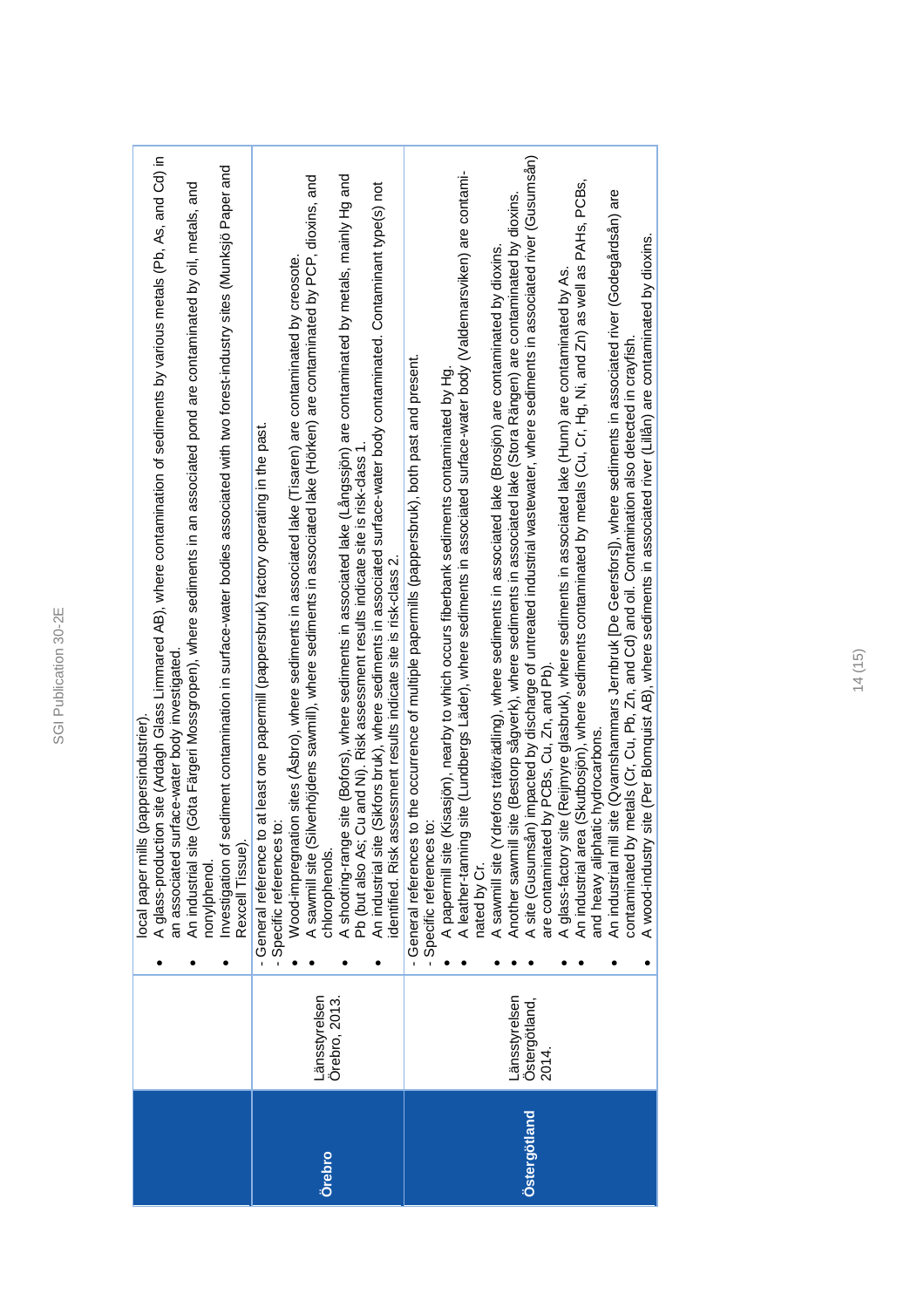SGI Publication 30-2E